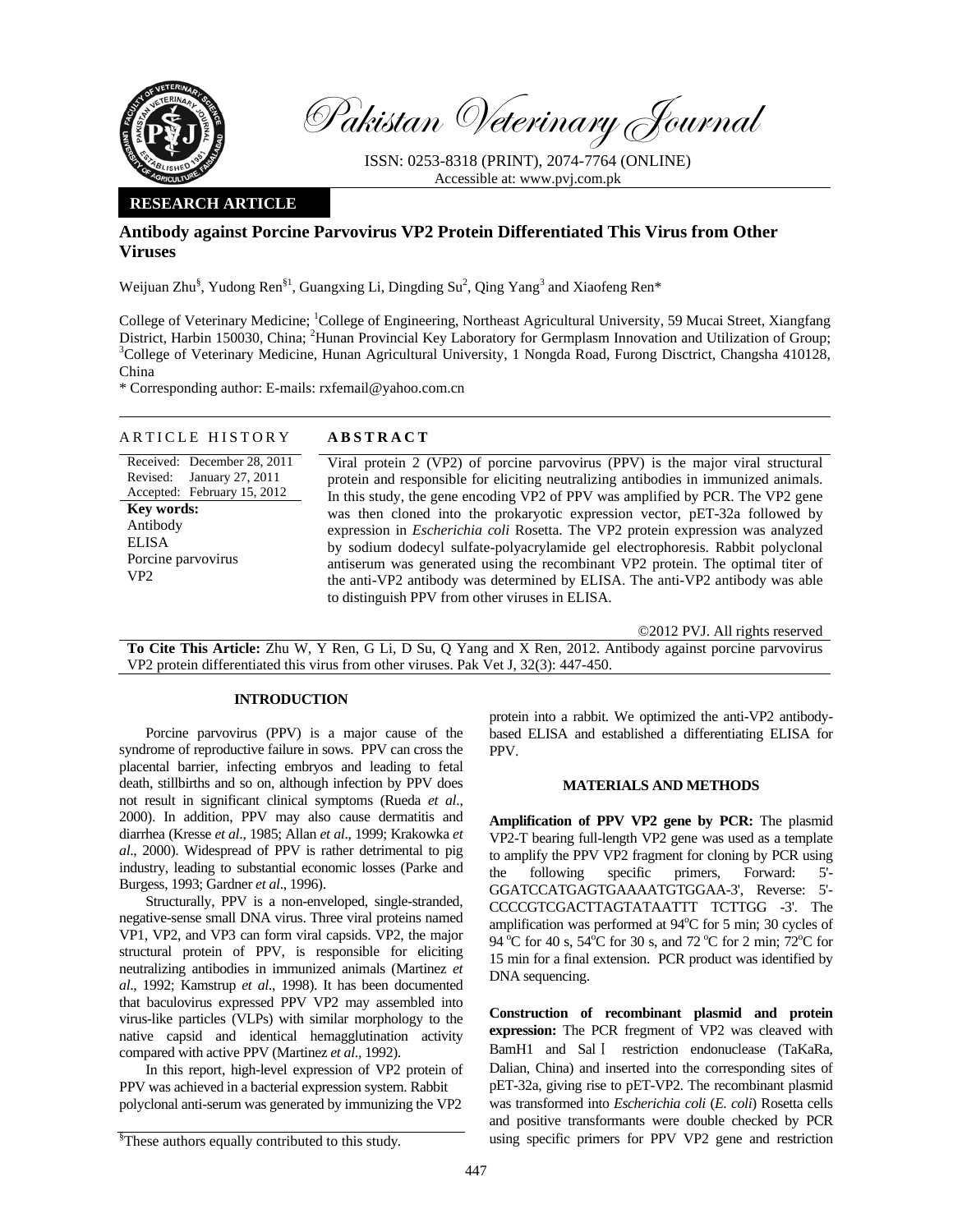analysis. Empty vector transformed *E. coli* as the control. The transformed *E. coli* was cultured in Luria-Bertani (LB) medium supplemented with ampicillin (60  $\mu$ g/mL) at 37°C. When  $OD_{600}$  reached  $0.6~0.8$ , isopropyl beta-Dthiogalactoside (IPTG, final concentration 0.6 mM) was added to the medium to induce protein expression for 0, 1, 2, 3, 4 and 5 h. Cell lysates were subjected to SDSpolyacrylamide gel electrophoresis (SDS-PAGE), gel purification and renaturation performed as our previously reported protocols (Liu *et al*., 2009).

**Generation of polyclonal antibody to PPV VP2:** To generate the polyclonal antiserum to PPV VP2, A New Zealand rabbit was used. Rabbit was injected subcutaneously with 2 mL of PPV VP2 protein (1 mg/mL) emulsified with equal amount of Freund's complete adjuvant. A booster was given at day 10 with the same amount of antigen mixed with equal volume of incomplete adjuvant followed by a second booster at day 17. Control animal was inoculated with 2 ml PBS and served as negative control. Blood was collected at day 20 and serum was store at  $-20^{\circ}$ C until use.

**ELISA analysis:** ELISA was performed to determine the titration of the antiserum and the reaction of the antiserum with VP2 protein. ELISA plates were coated with 5 µg/well purified VP2 at 4°C overnight. After three washes with PBS-0.1% Tween20 (PBST), wells were incubated with blocking buffer containing 5% non-fat milk in PBST at 4°C overnight. Serially diluted polyclonal antibody was added into the wells and incubated at 37°C for 1 h followed by three PBST washes. Bound antibodies were detected using HRPconjugated goat anti-rabbit IgG (1:5,000, Zhongshan, China) at 37°C for 1 h. Wells were washed three times with PBST, followed by color development using *o*-Phenylenediamine dihydrochloride (OPD, 100 µL/well, Sigma) and stopping reaction with  $2 M H_2SO_4$ . Absorbance was measured at 490 nm. To test the reactivity of the anti-VP2 antibody to PPV, the purified PPV isolate PPV2010 (0.8 µg/mL) were coated onto ELISA plates, and the antiserum and control serum were diluted to the VP2 serially from  $1:2^6$  to  $1:2^{17}$ . Other procedures were performed as above.

**Immunoreactivity of polyclonal antibody to PPV VP2 with other viruses:** Immunoreactions of the antiserum with other viruses were evaluated using ELISA. The selected viruses included PPV isolate PPV2010, Porcine pseudorabies virus (PrV) strain Kaplan, Porcine circovirus type 2 (PCV2) strain PCV2-LJR, Porcine reproductive and respiratory syndrome virus (PRRSV) strain JilinTN1 PRRSV, Porcine epidemic diarrhea virus (PEDV) strain HLJBY, Porcine transmissible gastroenteritis virus (TGEV) strain HR/DN1, and Porcine rotavirus (PRV) strain DN30209. Cell lysates containing 10 µg of each pathogen were coated onto the ELISA plate at  $4^{\circ}$ C overnight, blocked with nonfat milk for 3 h, followed by incubation with anti-VP2 rabbit antibody (1:1,000). Other steps were performed as above. DMEM or lysis buffer was used as negative control. Ratios generated from the OD490 value of tested samples (P)/the OD490 value of negative control, coating buffer (N) above 2 were judged as positive. The experiment was performed in triplicate.

### **RESULTS**

**Amplification of PPV VP2 gene and construction of recombinant plasmid pET-VP2:** The purified PCR product was confirmed by DNA sequencing which showed that product was coincided with the expected VP2 fragment with a size of 1740 bp (data not shown). The recombinant plasmid pET-VP2 was identified by BamH I and Sal I enzyme digestion. Two fragments were generated with sizes of apprxo. 1800 bp and 5900 bp (Fig. 1). The authenticity of the insert was confirmed by DNA sequencing.



**Fig. 1:** Identification of recombinant plasmid pET-VP2. PPV VP2-containing pET-VP2 was digested with BamH I and Sal I, generating a fragment VP2 (1740 bp) and a vector fragment (5900 bp). The agarose gel picture is provided; lane 1, digestion of pET-VP2 by BamH I and Sal I; lane 2, DNA marker.

**Expression of polyhistidine-tagged PPV VP2:** In the present study, *E. coli* system was used to express the Histagged VP2 protein. Result from the SDS-PAGE showed that the fusion protein was  $\sim$  82 kDa as expected which could be induced by IPTG with a time-dependent manner (Fig. 2). Protein accumulated as inclusion bodies in ultrasonicated bacteria. No target protein band was observed in the *E. coli* transformed with empty vector.

**Generation of anti-VP2 antibody:** A rabbit anti-VP2 antibody was generated by conventional animal immunization and its titer was determined using an indirect ELISA. As shown in Figure 3, the antibody showed a high valence, the optimal antibody dilution was1: $2^{13}$  with a fixed concentration of PPV VP2 protein.



**Fig. 2:** Expression of VP2 protein in *E.coli.* Expression of VP2 protein was detected by a Coomassie blue staining SDS-PAGE. Lane 1, crude bacterial lysate from cells containing non-recombinant vector; lane 2, protein marker; lane 3, non-induced crude pET-VP2-containing bacterial lysate; lanes 4-8, unlysed VP2-containing bacteria at 1-5 h post-induction (hpi); lane 9, lysed VP2-containing bacterial inclusion bodies at 5 hpi; lane 10, lysed VP2 containing bacterial supernatant at 5 hpi; The size of protein marker and the VP2 protein is indicated.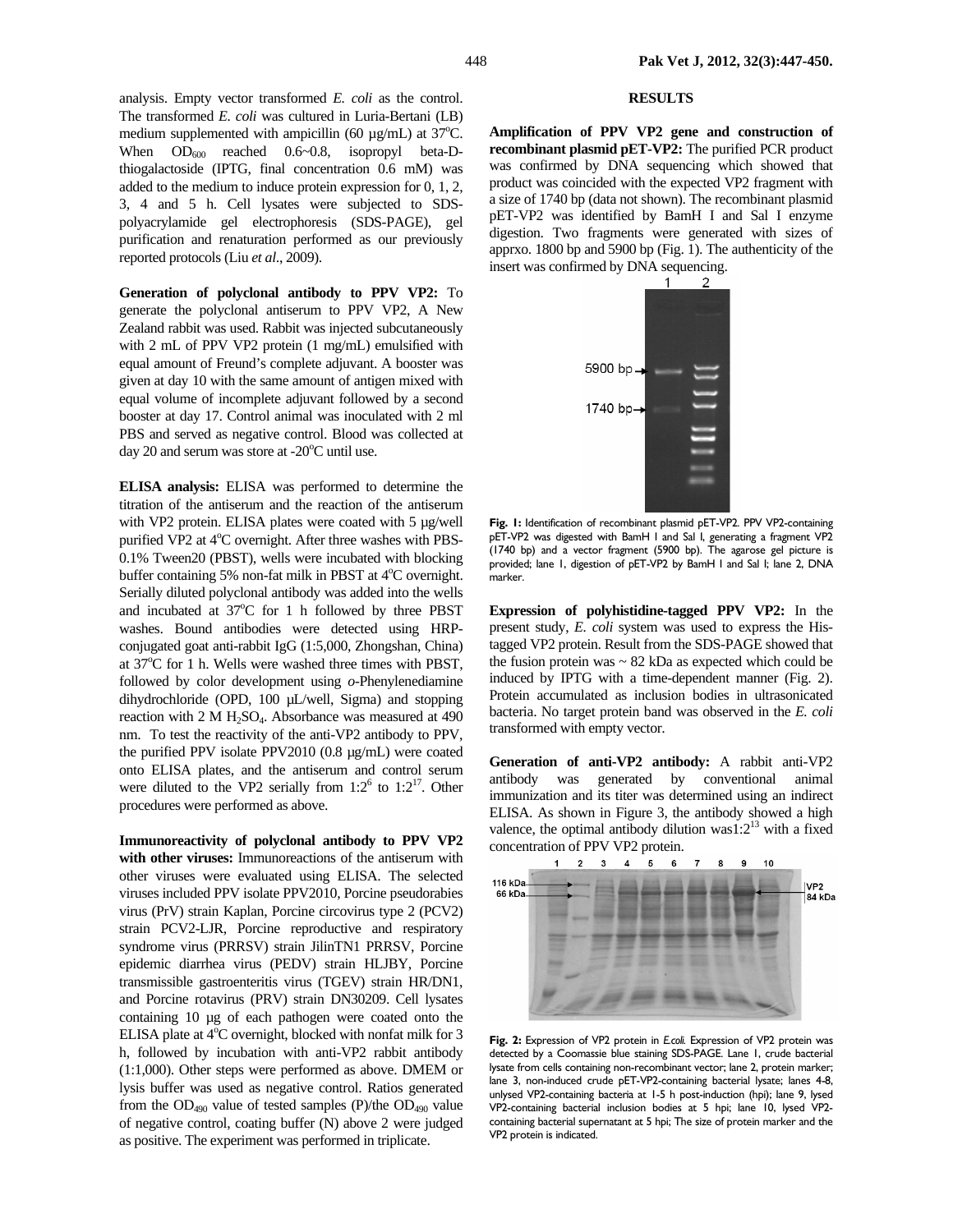

Fig. 3: Titration of anti-VP2 antibody in ELISA . Purified VP2 protein (5 µg/well) was diluted and coated in ELISA wells, and serially diluted anti-VP2 antibody was used as primary antibody. Dilutions of the anti-VP2 antibody are indicated. The  $OD_{490}$  value of tested samples (P)/the  $OD_{490}$  value of negative control, coating buffer (N)>2 is judged as positive. The P/N values were the mean values from three independent assays.

**ELISA for detection of PRV based on anti-VP2 antibody:** The anti-VP2 antibody was used as primary antibody in an ELISA to differentiate PPV from other viruses. The results indicated that the antibody showed a significant reactivity with PPV and no positive P/N value was obtained with other viruses and controls (Fig. 4).



**Fig. 4:** Detection of PPV by VP2 antibody-based ELISA. As stated in Materials and Methods, PPV, PCV2, PrV, PRRSV, PEDV, TGEV, PRV, DMEM and PBST were used as coating antigen in ELISA. These ELISA plates were incubated with the anti-VP2 antibody followed by incubation of HRPconjugated secondary antibody. OD<sub>490</sub> value of the tested samples (P)/the OD490 value of negative control, coating buffer (N)>2 is judged as positive. The P/N values were the mean values from three independent assays.

#### **DISCUSSION**

As infection of PPV has important impact on pig husbandry, surveillance of this disease may be a supplementary approach in addition to vaccination. Because VP2 is the main structural protein of PPV particles, constituting most of viral capsids (Pan *et al*., 2008), the aim of the current study was to express VP2 protein of PPV, generate anti-VP2 antibody and establish an antibody-based ELISA for detection of PPV.

Compared with other available foreign protein expression systems, *E. coli* system has several advantages such as low costs, high production, and manipulation convenience, etc (Yin *et al*., 2007). Previously, we have expressed several heterologous proteins in this system (Ren *et al*., 2010 a and b; Ren *et al*., 2011 a and b; Zhu and Ren, 2012). Previously, Qi and Cui had tried to express PPV VP2 in *E. coli*, and they proved that only if the VP2 gene was cloned into pET-32a vector, the protein of interest could be expressed in *E.coli* (Qi and Cui, 2009). Therefore, we used the same vector to express the VP2 protein; high-level bacterial expression of PPV VP2 further confirmed that expression of the VP2 gene may require codon-optimized *E. coli* cells. High-level of rabbit anti-VP2 antibody was also achieved using the purified VP2 as immunogen.

It was reported that PPV was able to increase effects of porcine circovirus type 2 (PCV2) infection in the clinical course of postweaning multisystemic wasting syndrome (Allan *et al*., 1999; Krakowka *et al*., 2000). In addition, coinfection of PPV with other porcine viruses is also possible. Therefore, discrimination between this virus and other viruses is important for clinical diagnosis. We and others have used ELISA for detection of pathogens due to its simplicity, convenience and sensitivity (Ren *et al*., 2011b; Li *et al*., 2010; Sande *et al*., 2011), therefore, we used the anti-VP2 antibody to establish a discrimination ELISA. Our results indicated that the anti-VP2 antibody distinguished PPV from other control viruses in the antigen-capture ELISA. Further work has to focus on testing the sensitivity of the discrimination ELISA using more PPV clinical isolates.

**Acknowledgments:** Research work of the authors is supported by Funding supported by Program for New Century Excellent Talents in University of Ministry of Education of P.R. China (NCET-10-0144), National Natural Science Foundation of China (31172295), Research Fund for the Doctoral Program of Higher Education of China (20114320120006), Research Team Program on Scientific and Technological Innovation in Heilongjiang Provincial University (2011TD001) and the Open Project Program of Beijing Key Laboratory of Traditional Chinese Veterinary Medicine at Beijing University of Agriculture (TCVM-201103).

#### **REFERENCES**

- Allan GM, S Kennedy, F McNeilly, JC Foster, JA Ellis, SJ Krakowka, BM Meehan and BM Adair, 2009. Experimental Reproduction of Severe Wasting Disease by Co-infection of Pigs with Porcine Circovirus and Porcine Parvovirus. J Comp Pathol, 121: 1-11.
- Allan GM, S Kennedy, F McNeilly, JC Foster, JA Ellis, SJ Krakowka, BM Meehan and BM Adair, 1999. Experimental reproduction of severe wasting disease by co-infection of pigs with porcine circovirus and porcine parvovirus. Pathology, 1: 1-11.
- Sande R, C Ayebazibwe, C Waiswa, F Ejobi, FN Mwiine and W Olaho-Mukani, 2011. Evidence of peste des petits ruminants virus antibodies in small ruminants in Amuru and Gulu districts, Uganda. Pak Vet J, 31: 363-365.
- Gardner IA, TE Carpenter, L Leontides and TD Parsons, 1996. Financial evaluation of vaccination and testing alternatives for control of parvovirus-induced reproductive failure in swine. | Am Vet Med Assoc, 208: 863-869.
- Kamstrup S, J Langeveld, A Botner, J Nielsen, WM Schaaper, RS Boshuizen, JI Casal, P Højrup, C Vela, R Meloen and K Dalsgaard, 1998. Mapping the antigenic structure of porcine parvovirus at the level of peptides. Virus Res, 53: 163-173.
- Krakowka S, JA Ellis, B Meehan, S Kennedy, F McNeilly and G Allan, 2000. Viral Wasting Syndrome of Swine: Experimental reproduction of postweaning multisystemic wasting syndrome in gnotobiotic swine by coinfection with Porcine circovirus 2 and porcine parvovirus. Vet Pathol, 37: 254-263.